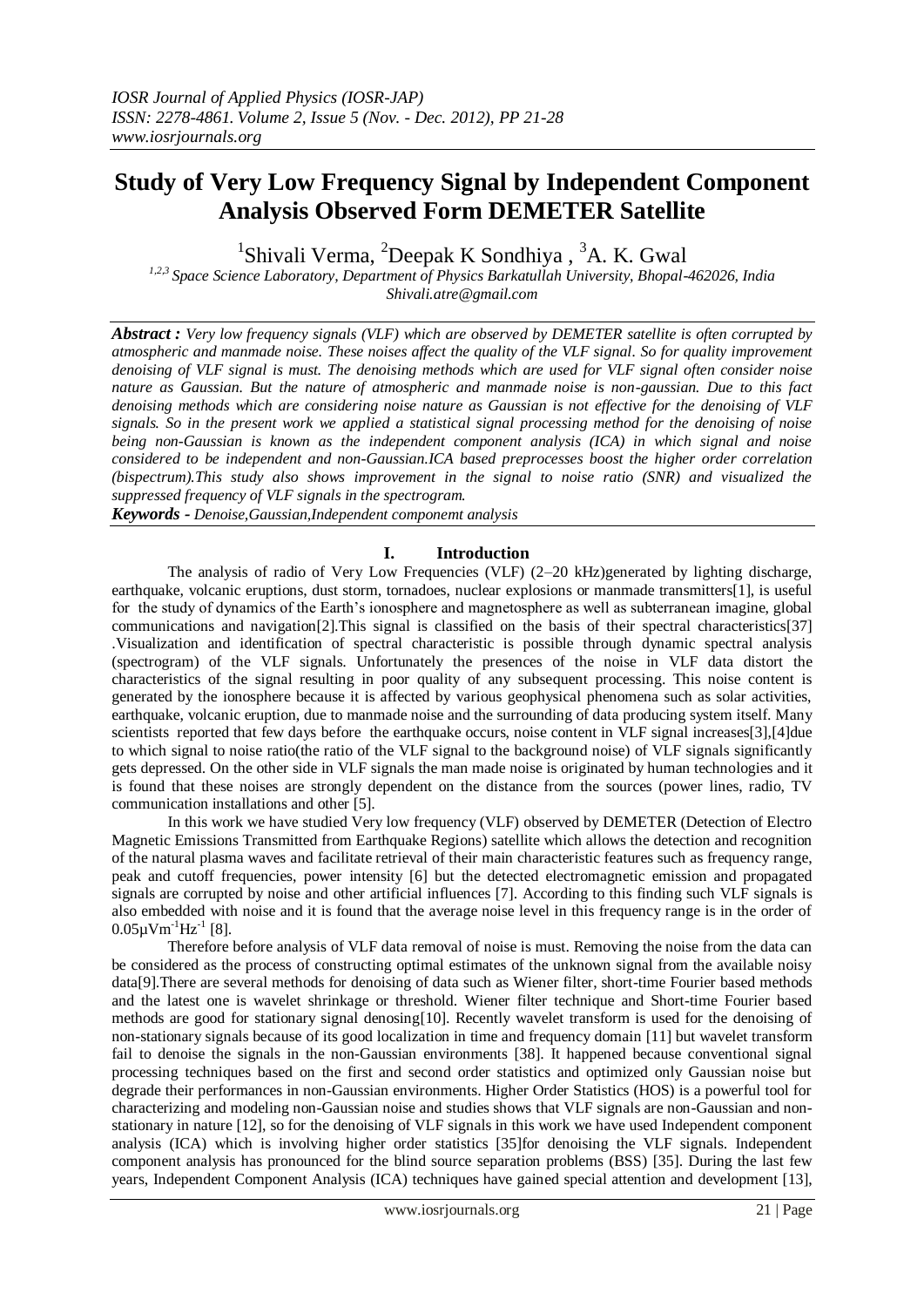[14]. ICA is introduced in the early 1980s; it is an entropy based method[15] and introduced to separate mixtures of the neurophysiologic signals[16].ICA was originally developed to deal with problems that are closely related to the cocktail-party problem[35].The main aim of this method is to find out the unknown independent source signals that have been linearly mixed in the medium by using 4<sup>th</sup>-order statistical properties[17].These mixed signals work as the input of ICA algorithm[18].On the other side the correlation based algorithms such as principal component analysis (PCA)based on second order statistics but ICA not only applies second-order statistics but reduces the higher –order dependencies with the aim of making the signals statistically independent[18],[19].The statistical method on which ICA is based is the probability distributions and the cumulants of the mixtures ICA techniques have been widely used in feature extraction problems[20],[21],[39]source separation and denosing. Many scientists used ICA for denoising of the EEG signal[22]*HRV signals*[23], Speech signals[24]and functional optical imaging signal[38].Study of seismic signal is also done by ICA[15][25],[26],[27].The purpose of this paper is to study the VLF signal after denoising by ICA and evaluate the performance and computational complexity of ICA for VLF signals.

#### **II. Theoretical Frame work**

For the brief mathematics explanation of the ICA let us suppose that *n* different signals

$$
y=[y_1, y_2, y_3 \ldots y_n].
$$

Now hypothesize that the *n* signals are linear mixture of *m* mutually statistically independent unknown signals

$$
s = [s_1, s_2, s_3...s_m]'
$$
.

Components of **s** must be non-Gaussian and this mixing is done by an unknown *nxm* matrix *A*. This mixing is essentially due to different position of satellite, path, instrumental transfer function etc. If the mixing has to be linear, nothing is assumed with respect to the source signals, which can be generated by linear or nonlinear dynamic system[28].Formally the mixture of the source signals is modeled by



The statistical model in Eq. 1 is called ICA model[29].Where *A* represent an *nxm* mixing matrix. For solving the ICA, *A* must be non-singular or full column rank when m=n or m>n, respectively. Here we supposing that *m*  is equal to the *n. y* is an observed *n-*dimensional vector and *s* is an *m*-dimensional random vector whose components are mutually independent. The aim of ICA is to calculate the separating matrix  $W=A^{-1}$  in such a way that the  $x=Wy$  is an estimate  $x \sim s$  of the original independent signals.

The properties of the ICA model is as follows [19]:

- 1. The independent components must be non-Gaussian for the ICA to be possible.
- 2. The number of linear mixed signals must be at least as large as the number of source signals.
- 3. The mix matrix A must be full column rank.
- 4. Variances (energies) of the independent components are not determined by the ICA.
- 5. We can not determine the order of the independent components

The basic principles of ICA estimation based on the Central limit theorem (CLT), according to that under certain condition, distribution of a sum of non-Gaussian random variables tends toward a Gaussian distribution [35]. If two or more two variables have Gaussian distribution they are independent and uncorrelated. Hence the main aim of ICA model is to maximize the non-Gaussianity to extract the independent component. The good measures of non-Gaussianity is given by the kurtosis or by the negentropy which are defined as

$$
kurt(x) = E\{x^4\} - 3(E\{x^2\})^2
$$
 (Kurtosis)

$$
J(x) = H\big(x_{gauss}\big) - H(x) \qquad \text{(Negentropy)}
$$

Where **E** {} denote the expectation of  $x$ .  $H(x)$  and  $x_{gauss}$  are differential entropy and Gaussian random vector of the same mean and covariance as *x* respectively. Several algorithm were proposed for ICA by [30],[31] ,[32].In this work we used fixed point algorithm –FastICA[29]and Mean field ICA[33]both .Firstly we focus on FastICA, following steps are engage for sources separation in this-

Frist we make the *y* a zero-mean variable by subtract its mean vector this process is known as centering represented as

*m=E{y}*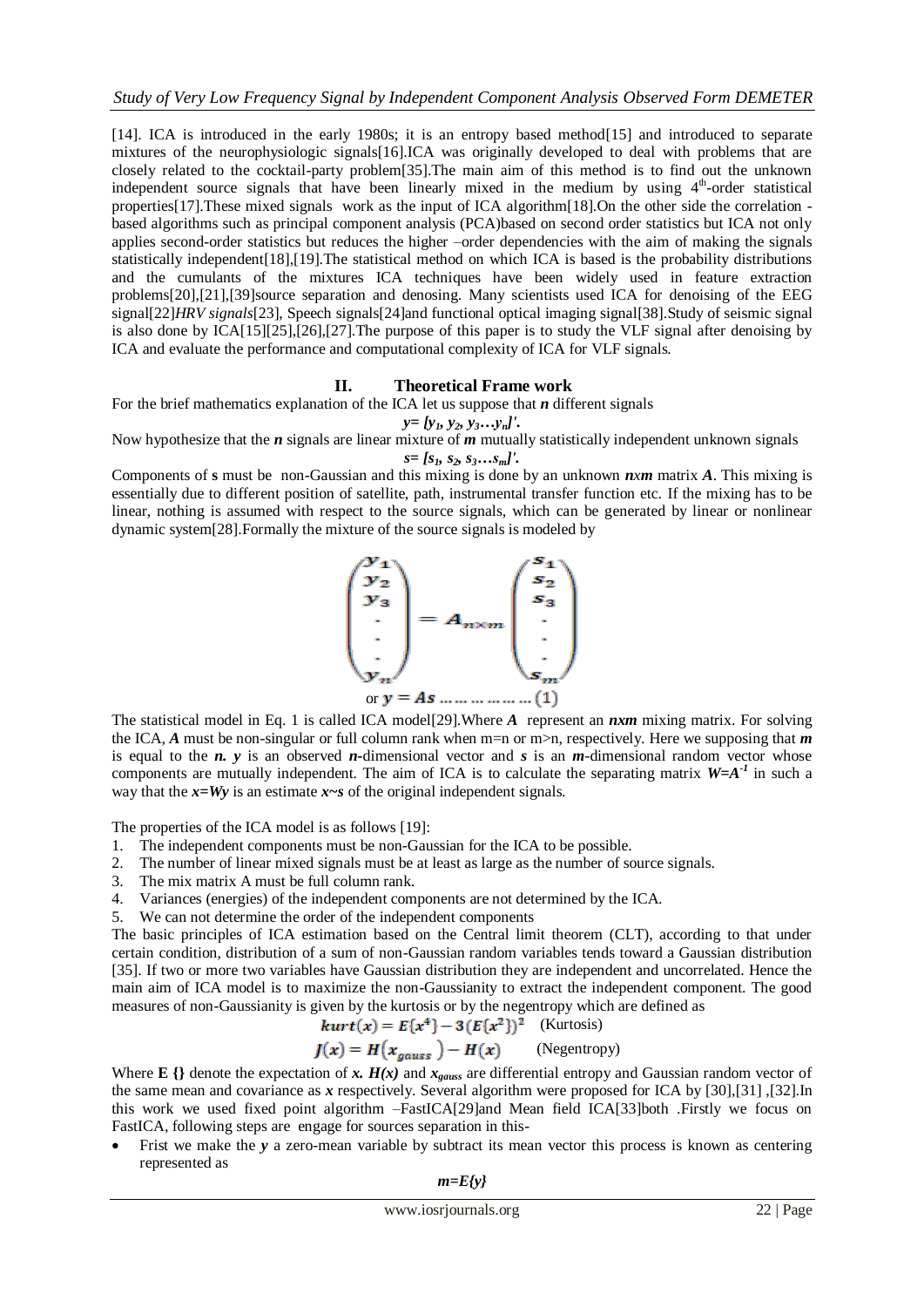Now by the linearly transform of observed vector  $\bf{y}$  we obtain a new vector  $\bf{y}$  which is white, i.e. its components are uncorrelated and their variances are equal to unity  $E f v v I = I$ ). This can be done by linearly multiplying *y* with some matrix *V*

$$
z=Vy
$$

so that we obtain a new vector *z* that is white. It is called Whitening

- After these two processes we choose the initial unit vector *w* such that the projection of  $w^T z$  maximizes the non-Gaussianity of the single estimated source *s***.**
- In this algorithm the *w* is finding as  $w \in E\{z g (w^T z)\} E\{g'(w^T z)\}w$ ,  $w \in w/\|w\|$  where g is defined as g  $(y) = \tanh(y)$  and  $g'(y)$  is derivative with respect to *y*

The above method is applicable only in the case of noise less ICA. If independent component are noise corrupted then noisy ICA model can be expressed by

$$
y = As+n
$$

where  $n=(n_1, n_2, \ldots, n_m)$  the noise vector. If noise is one of the independent component then denosing is done by basic ICA but denosing the independent components(ICs) is done by MAP(maximum a posterior) or by sparse code shrinkage[35]. We are using Mean Field ICA(MFICA)[33] which is based on the MAP algorithm for denosing the ICs. In this algorithm sources are estimated by their posterior mean while maximum a posterior are used for the mixing matrix( $\vec{A}$ ) and noise covariance( $\Sigma$ ) as

$$
A_{MAP} = arg \max_{A} P(A|X, \Sigma)
$$

$$
\Sigma_{ML} = arg \max_{\Sigma} P(A|X, \Sigma)
$$

The above procedures are derived from expectation maximization (EM)-type algorithm. The expectation step is solved by using different mean field approaches such as variational , linear response and adaptive TAP. The MF theories produce estimates of posterior source correlations of increasing quality which is needed for maximization step for the estimate the mixing matrix and the noise[33]. A thorough description of the theory of the method is given in Ref.[33].ICA based MAP denoising in capable to denoise the non-Gaussian signals corrupted by a Gaussian/non-Gaussian noise[24].

For the evaluation of performance of this method statistical and efficiency test are conducted. Statistical testing of proposed algorithm is done by SNR (signal to noise ratio) of original and denoised signal are computed. Denoising is successful when post SNR if higher than the pre SNR [36]. It is defined as the ratio of signal power to noise power of corresponding signal.

$$
SNR = 10log_{10} \frac{P_{signal}}{P_{noise}} = P_{signal} - P_{noise} (indb)
$$

The computation efficiency of this algorithm is computed by the mean square error (MSE) which measures the amount by which the estimator differs from the quantity to be estimated. The mathematical formula of MSE defines as [22]:

$$
MSE = \frac{1}{MN} \sum_{y=1}^{M} \sum_{x=1}^{N} [I(x, y) - I^{(x,y)}]^{2}
$$

For a perfect fit,  $I(x, y) = I'(x,y)$  and MSE = 0; so, the MSE index ranges from 0 to infinity, with 0 corresponding to the ideal[22].

#### **III. Result and Discussion**

For the study of VLF signals by ICA we have considered three electric field VLF signals observed by ICE (Instriment Champ Electrique) payload of the French Micro Satellite DEMETER launched on June 29, 2004 of different latitude and longitude, within the band width between 2 kHz to20 kHz and sampling frequency 40 kHz. The signals had the length of 16384 samples. As we point out in section 2 for the work with ICA the signal must be non-Gaussians for which we computed kurtosis value of these three signals, that are given in table(1) which shows that these signals are super Gaussian(non-Gaussian) which indicate that ICA is expected to work with VLF signals. The basic model of ICA needs several mixtures of independent components (ICs) as input signals. If number of sensors/channels is more than one their signals are adopted as instantaneous mixtures like ECG signals, fMRI signals and EEG signals. In the case of single sensor an alternative way is to consider as input matrix in the mixture of many signals which are reproduced by same process. This has been done by many scientists [15],[25] ,[27].These signals are mixed by 3x3 random matrixes whose elements are chosen from uniformly distributed random numbers within 0 to 1.Simulated signals are shown in figure (1) in which the original source signals are represented by S1,S2,S3 and mixture of these signals are denoted by Y1,Y2,Y3. In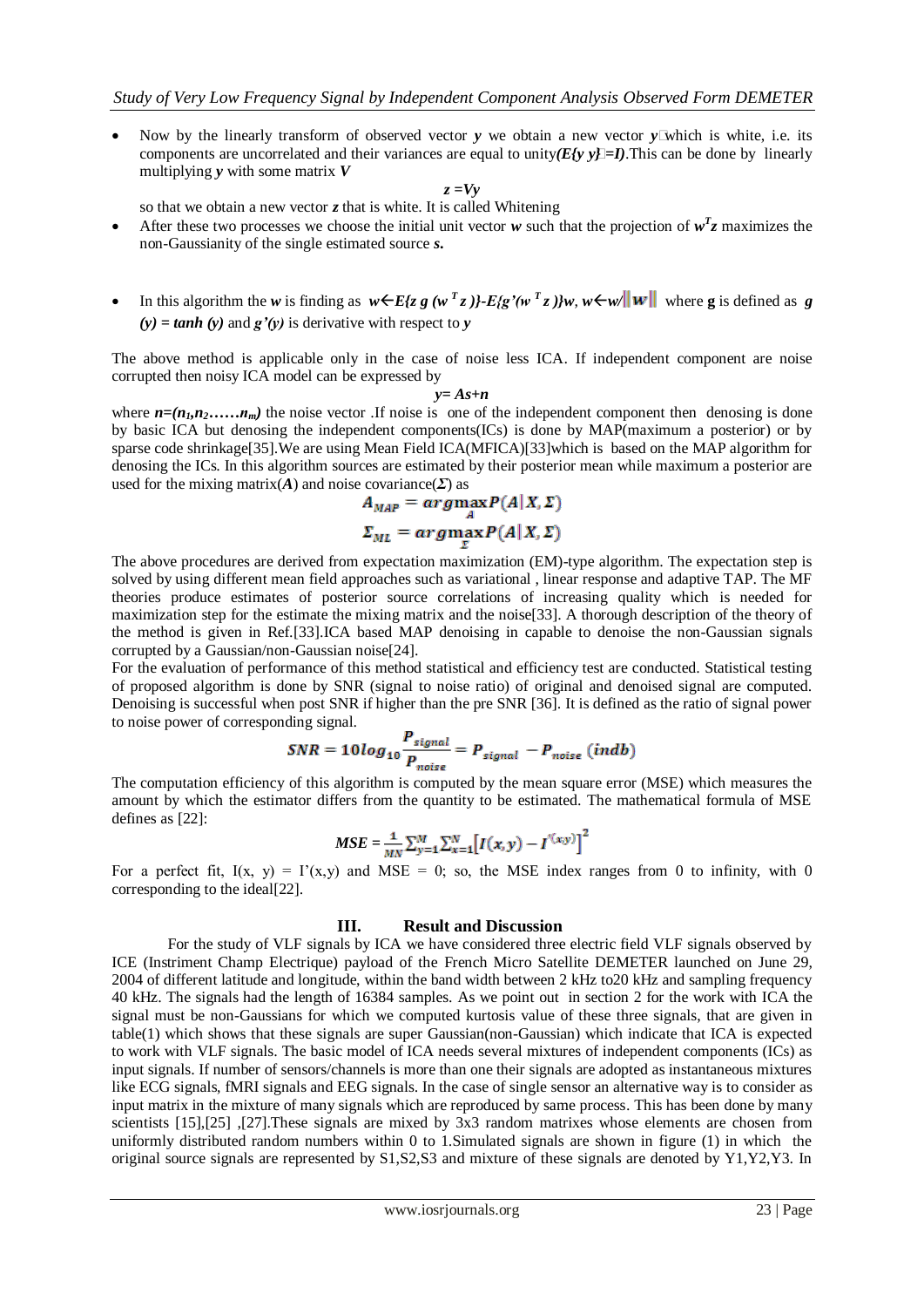our simulation VLF signals are previously corrupted by noise (from the sensor) therefore adding of noise elements in these signals is not required.



**Figure1.** The original signals, their mixture and separation results by ICA

In proposed method the mixture of VLF signals have been preprocessed by FastICA (www.*research.ics.aalto.fi/ica/fastica)* and whitening signals were calculated. These white signals are fed as input in MFICA (www.*isp.imm.dtu.dk/toolbox/ica)* for denosing. The output of MFICA is the clean ICs. In this way we are getting noise free Independent components from the simulated mixture of VLF signals. Figure (1) shows separated and reconstructed signals $(X1, X2, X3)$  estimated by the proposed method. It is clear from figure (1) that used ICA algorithm retained the full shape of the VLF signals and removed unwanted noise as well as increased the amplitude of reconstructed signal. It is more clear by the power spectrum density curve (PSD) shown in figure (2) that the shape of both PSD curve (with and without ICA) are same only the amplitude of all frequencies amplified .Not only that after the ICA treatment we found some sharp variation in the PSD curve that cannot observed in the original signals PSD curves.



**Figure2.** The power spectrum density curve without ICA and with ICA of VLF signals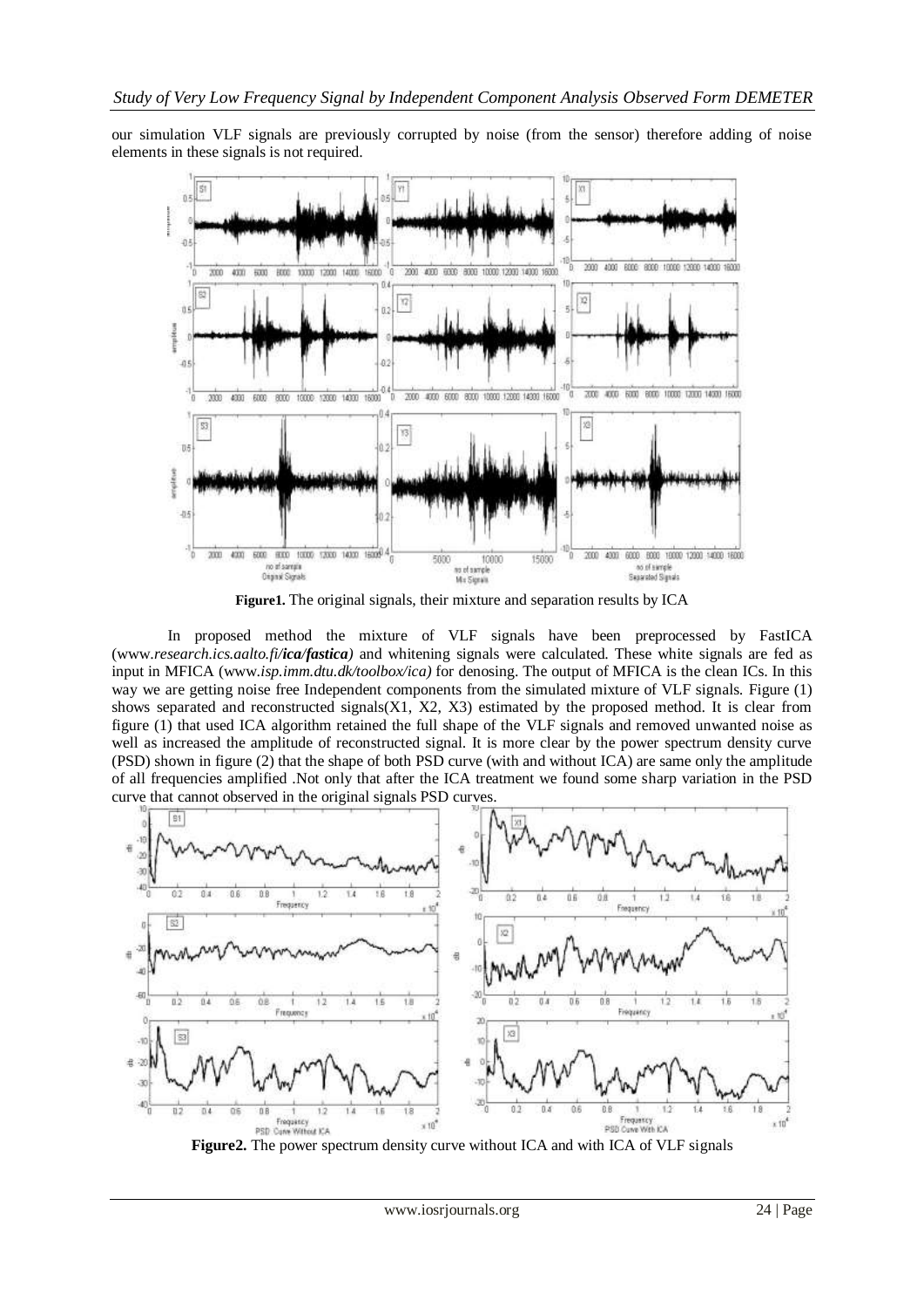## *Study of Very Low Frequency Signal by Independent Component Analysis Observed Form DEMETER*

In proposed method the mixture VLF signals have been preprocessed by FastICA (www.*research.ics.aalto.fi/ica/fastica)* and whitening signals were calculated. These white signals are feed as input in MFICA (www.*isp.imm.dtu.dk/toolbox/ica)* for denosing. The output of MFICA is the clean ICs. In this way we are getting noise free Independent components from the simulated mixture of VLF signals.

Figure (1) shows separated and reconstructed signals( $X1, X2, X3$ ) estimated by the proposed method. It is clear from figure (1) that used ICA algorithm retained the full shape of the VLF signals and remove unwanted noise as well as increase the amplitude of reconstructed signal. It is more clear by the power spectrum density curve (PSD) shown in figure (2) that the shape of both PSD curve (with and without ICA) are same only the amplitude of all frequencies amplified .Not only that after the ICA treatment we found some sharp variation in the PSD curve that cannot be observed in the original signals PSD curves.



**Figure3.** The Spectrogram without ICA (right side) and with ICA (left side) of VLF signals (encircle area represents the enhancement and denoising).frequency in kHz and time in second.

Spectrograms play an important role in the study of VLF signals[40]because the fine structure of the whistlers and the precise measurements of successive echoes in whistler echo –trains were important for study of the propagation characteristics of whistler this can explore the quantitative information of exosphere that is only possible by satisfactory spectrograms[37]. Therefore we plotted spectrograms of original and reconstructed VLF signals that are shown in figure (3). It shows that after the treatment of our ICA denoising algorithm some fine `structures are visualized and unwanted structures which are generated due to the non-Gaussian noise disappeared from the spectrogram of the reconstructed signals. One of the interesting view in the last spectrogram for signal X3 was that only the background noise is disappeared but the back side structure of whistler (double structure) does not change this indicates that this whistler is non-ducted because double trace indicates are whistler non-ducted and magnetospherically reflected near the satellite [34].Sometime this trace in generated due to noise which leads to misconceptions about the non-ducted whistlers.

| Signals | kurtosis | SNR(in db) |       | <b>MSE</b> |
|---------|----------|------------|-------|------------|
|         |          | Without    | with  |            |
|         |          | <b>ICA</b> | ICA   |            |
|         | 7.6      | 135        | 15.05 | 0.75       |
| S2      | 22.4     | 9.3        | 11.12 | 0.57       |
| S3      | 24       | 15.3       | 16.9  | ).55       |

Table (1). Computed Kurtosis of VLF signals and Performance of ICA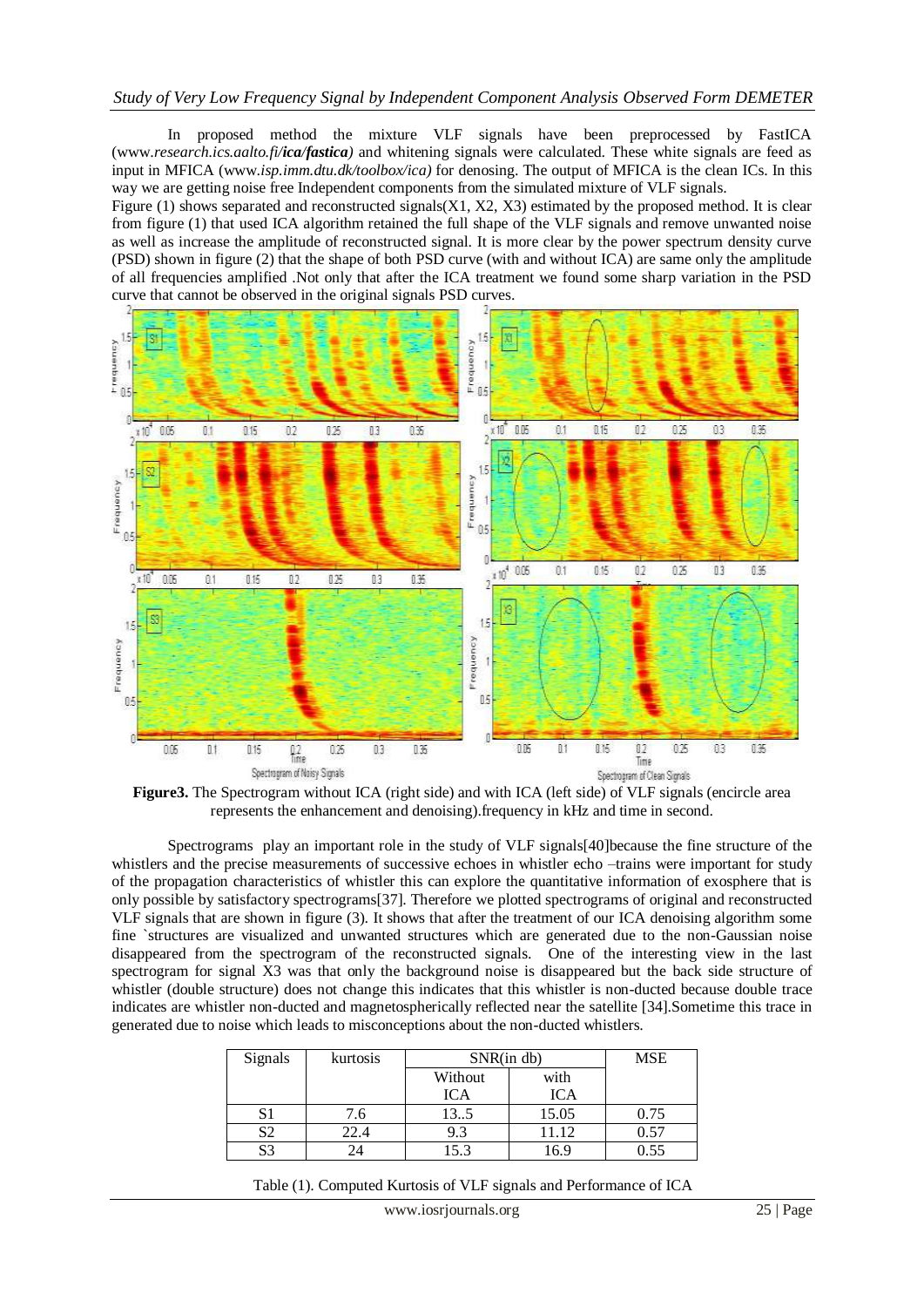

**Figure 4.** The wavelet bicoherence analysis without ICA (upper panel) and with ICA (lower panel)

The bicoherence analysis is used for the study of nonlinear interaction and quadratic phase coupling between two frequencies or waves. Spectrum broadening in VLF due to nonlinear interaction between the VLF and Extremely Low frequency (ELF) is analysis by bicoherence[41].In order to compare the efficiency of ICA preprocess, wavelet based bicoherence is directly applied to the VLF signals, without ICA preprocess and result is plotted in figure (4) (upper plane) and with ICA preprocess plotted in lower plane .Comparing both we are getting more peaks in higher frequency band in bicoherence maps after the ICA preprocessing which indicates that ICA increase the non-Gaussianity of the signals. These results give better understanding for the study of nonlinear interaction between higher frequencies band in VLF signals which are impossible in original signals. High value of signal to noise ratio (SNR) is the indication of good quality of signal.VLF signals are very weak signals therefore for the study of VLF signals improvement in SNR is very important [37].So for that we treated consider signals with proposed method and calculate the SNR of this signals. After and before treatment by proposed ICA ,calculated SNR of VLF is given in table (1).We found that SNR of VLF signals increase with ICA preprocess that indicated toward the improvement in quality of this signals. The efficiency evaluation of proposed algorithm for VLF signals is computed by MSE and we found that the value of MSE for these signals is very small due to which we retain the original shape considering the VLF signals.

## **IV. Conclusion**

In this paper, we have presented a new approach of ICA for denoising the VLF signals. We use two different ICA algorithms, FastICA and MFICA simultaneously. For the source (signals) separation, process of whitening has obtained by FastICA while maximum a posteriori estimates are used for the mixing matrix and the noise covariance. The analysis result shows that the proposed method is most efficient for the retrieval of the non-Gaussian/Gaussian noise from the VLF signals and able to separate the non-stationary VLF signals.

To observe the results of proposed ICA algorithm based denosing of VLF signals we plotted spectrogram and wavelet bicoherence map. We found that it improve the sharpness of spectrograms and enhanced results of the wavelet bicoherence maps in high frequency band of VLF signals. The high SNR conclude that it is an efficient technique for improving the quality of VLF signals. The lower values of MSE focus on less distortions in the reconstructed signals. Thus we concluded that statistical method based ICA algorithm is a robust tool for gaining better understanding of VLF signals.

In our study we have consider the different type of VLF whistler signals. We will also continue the method with other VLF signals such as hiss, chorus, tweeks etc. One of the promising study shows that the VLF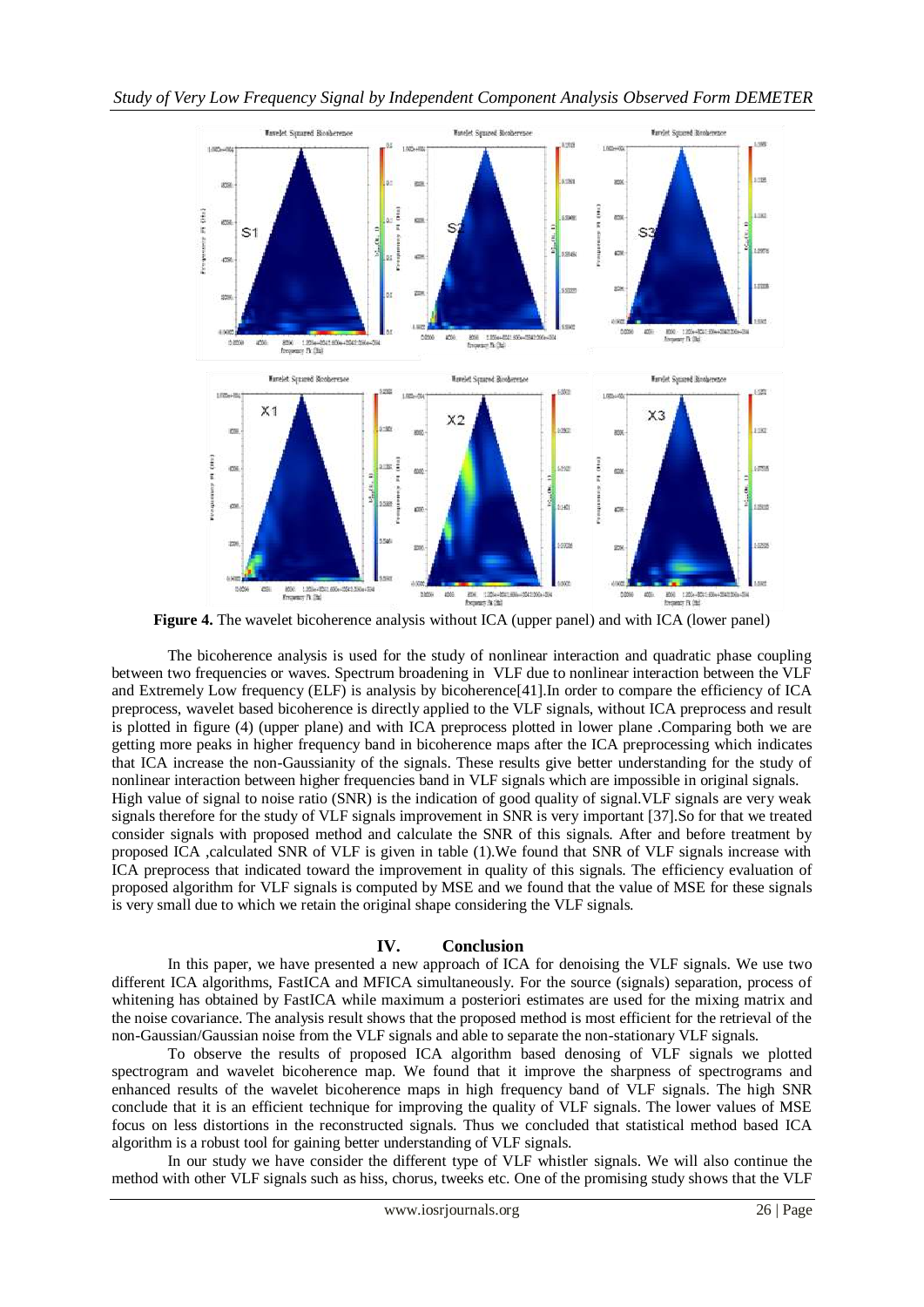spectra are computed onboard of DEMETER every 51.2 ms and cover the frequency range from 19.53 Hz to 20 kHz in 1024 channels evenly spaced by19.53 Hz and in ICE payload observed VLF data noise present due to the parasite signals and it is increased toward the lower frequency level[6]. On the base of this study we will be further develop a method in which we combine wavelet transform with ICA to decomposed the signal is many frequency level and denoise at each level

#### **Acknowledgement**

One of us (Shivali Verma)is grateful to MPCST for financial support through JRF.

#### **References**

- [1] R. Barra , D. Llanwyn Jonesb, C.J. Rodgerc ELF and VLF radio waves Journal of *Atmospheric and Solar-Terrestrial Physics 62 (2000) 1689-1718.*
- [2] Morris B. Cohen, Umran S. Inan, and Evans W. Paschal "Sensitive Broadband ELF/VLF Radio ReceptionWith the AWESOME Instrument" *IEEE TRANSACTIONS ON GEOSCIENCE AND REMOTE SENSING, VOL. 48, NO. 1, JANUARY 2010 pp3-17*
- [3] Masashi Hayakawa, "VLF/LF Radio Sounding of Ionospheric Perturbations Associated with Earthquakes" *Sensors 2007, 7, 1141- 1158.*
- [4] A. Rozhnoi, M. Solovieva1, O. Molchanov, O. Akentieva, J. J. Berthelier, M. Parrot, P. F. Biagi, andM. Hayakawa, "Statistical correlation of spectral broadening in VLF transmitter signal and low-frequency ionospheric turbulence from observation on DEMETER satellite" *Nat. Hazards Earth Syst. Sci., 8, 1105–1111, 2008.*
- [5] Cesidio Bianchi and Antonio Meloni, "Natural and man-made terrestrial electromagnetic noise: an outlook" *ANNALS OF GEOPHYSICS, VOL. 50, N. 3, June 2007.*
- [6] T. Onishi , J.J Berthelier Latmos, "Synthetic characterization of VLF electric field spectra from the ICE experiment on DEMETER Automatic Recognition and Characterization of natural and man made emissions", *Notes of IPSL Planetary Group, ISSN 1768- 0042,June 2010.*
- [7] Hanna Rothkaehl,Nataly Izohkina,Igor Prutensky,Sergey, "17 Ionospheric disturbances generated by different natural processes and by human activity in Earth plasma environment", *Annals of Geophysics ,Vol. 47 , N. 2/3, 2004,pp.1215-1225.*
- [8] J.J Berthelier,M.Godefroy ,F.Leblanc ,M Malinger ,M.Menvielle.D. Lagoutte, J.Y.Brochot,F. Colin,F. Elie, C.Legendre, C. Legendre,P.Zamora, D.Benoist ,Y Chapuis,J Artru,R.Pfaff, "ICE,the electric field experiment on DEMETER" ,*Planetary and Space Science April 2006,pp.456-471.*
- [9] Imola K. Fodor and Chandrika Kamath, 2003. "Denoising Through Wavelet Shrinkage: An Empirical Study", *Journal of Electronic Imaging, Vol. 12, pp.151-160.*
- [10] Galvao, Roberto Kawakami Harrop "Comparative study on instrumental signal denoising using Fourier and Wavelet transforms", *Quím. Nova [online]. 2001, Vol.24, pp. 874-884.*
- [11] M. Sifuzzaman1, M.R. Islam1 and M.Z. Ali, "Application of Wavelet Transform and its Advantages Compared to Fourier Transform," *Journal of Physical Sciences 2009, Vol. 13, pp. 121-134.*
- [12] F.Elie,M. Hayakawa ,M.Parrot , J. Pincon ,F. Lefeuvre "Neural Network System for the Analysis of transient phenomena on boar d the DEMETER micro-satellite", *IEICE TRANS FUNDAMENTALS,vol. E82-A,no. 8 Aug,1999.*
- [13] C Jutten and J Herault , " Blind separation of sources, part I: An adaptive algorithm based on neuromimetic architecture."*Signal Processing, 1991, 24, pp.1–10.*
- [14] P. Comon, "Independent component analysis: a new concept" *Signal Process36 (3) (1994) 287–314.*
- [15] E. De Lauro, S. De Martino, M. Falanga, and M. Palo , "Self-sustained vibrations in volcanic areas extracted by Independent Component Analysis: a review and new results" *Nonlin. Processes Geophys., 18, 925–940, 2011.*
- [16] J.H´erault and B. Ans,''R´eseaux de neurons ´a synapses modifiables:D´ecodage de messages sensoriels composites par une apprentisagenon supervise et permanent" *C.R. Acad. Sci. Paris III,525–528, 1984*
- [17] C. Puntonet," New algorithms of source separation in linear media" Ph.D. *thesis,Department of Architecture andTechnology of Computers, University of Granada, Spain,1994.*
- [18] S. Cruces, L. Castedo, A. Cichocki, "Robust blind source separation algorithms using cumulants," *Neurocomputing 49 (2002) 87–18.*
- [19] A. Hyva¨rinen, E. Oja, "Independent Components Analysis:A Tutorial," *Laboratory of Computer and Information Science, Helsinki University of Technology,1999.*
- [20] P. Hoyer and A. Hyv¨arinen, "Independent component analysis applied to feature extraction from colour and stereo images" *Network: Computation in Neural Systems, 2000, 11(3), pp191-210, 2000.*
- [21] Jie Hao, Xin Zou, Martin P. Wilson, Nigel P. Davies, Yu Sun,Andrew C. Peet and heodoros N. Arvanitis, "A comparative study of feature extraction and blind source separation of independent component analysis (ICA) on childhood brain tumour 1H magnetic resonance spectra", *Research Article NMR Biomed Wiley InterScience. 2009, 22,pp. 1–10* .
- [22] Janett Walters-Williams & Yan Li, "A New Approach to Denoising EEG Signals Mer" *International Journal of Biometrics and Bioinformatics Volume (5) : Issue (2) : 2011,pp.130-148*
- [23] FJ Gimeno-Blanes, JL Rojo-Álvarez, J Requena-Carrión2, E Everss,J Hernández-Ortega, F Alonso-Atienza, A García-Alberola, " Denoising of Heart Rate Variability Signals During Tilt Test Using Independent Component Analysis and Multidimensional Recordings", *Computers in Cardiology 2007,34,pp.399−402.*
- [24] *Xin Zou, Peter Jan covic, Ju Liu and M¨unevver K¨ok¨uer*, "ICA-BASED MAP ALGORITHM FOR SPEECH SIGNAL ENHANCEMENT", *ICASSP 2007, IEEE, 2007, pp569-572*
- [25] J.J. Gonzalez de la Rosa, C.G. Puntonet, I. Lloret, "An application of the independent component analysis to monitor acoustic emission signals generated by termite activity in wood" *Measurement ELSESVIER, 37 (2005),pp. 63–76.*
- [26] Acernese, F., Ciaramella, A., De Martino, S., De Rosa, R., Falanga,M., and Tagliaferri, R.: Neural networks for blind-source separationof Stromboli explosion quakes, *IEEE Trans. Neural Networks14, 167–175, 2003.*
- [27] Acernese, F., Ciaramella, A., De Martino, S., Falanga, M., Godano,C., and Tagliaferri, R.: Polarisation analysis of the independent components of low frequency events at Stromboli volcano (EolianIslands, Italy), *J. Volcanol. Geotherm. Res., 137, 153–168, 2004.*
- [28] De Lauro, E., De Martino, S., Falanga, M., and Palo, M.: Statistical analysis of Stromboli VLP tremor in the band [0.1–0.5] Hz:some consequences for vibrating structures, *Nonlin. Processes Geophys., 13, 393–400, 2006.*
- [29] Hyv¨arinen A, Oja E. 2000. "Independent component analysis:algorithms and applications." *Neural Netw 13: 411–430.*
- [30] Bell, AJ & Sejnowski, TJ. "An information maximization approach to blind separation and blind deconvolution" *Neural Computation* **7**, 1129–1159, 1995.